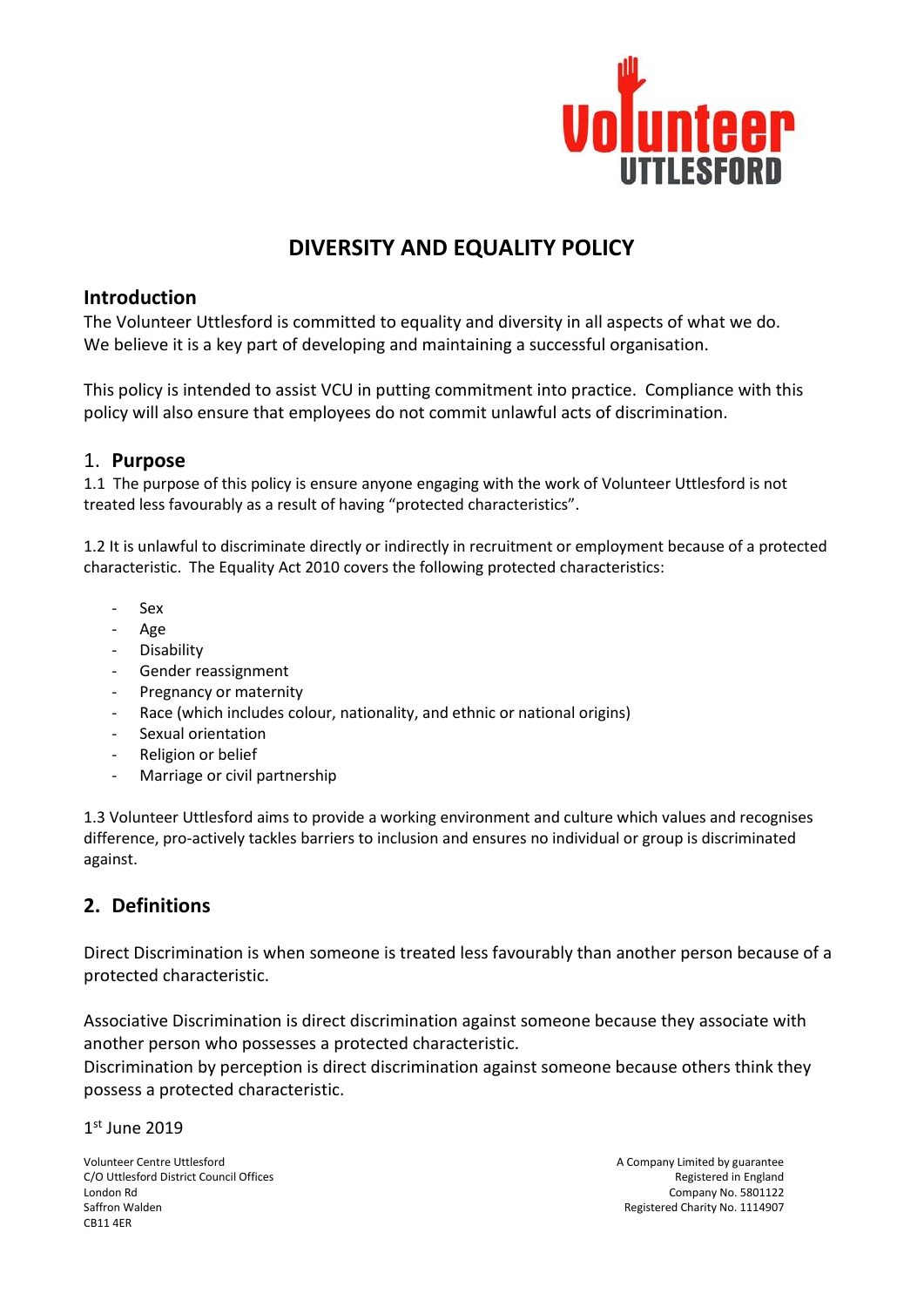Indirect discrimination is when a rule or policy applies to everyone, but disadvantages a particular protected characteristic.

Harassment – someone can complain of behaviour they find offensive, even if it's not directed at them.

Harassment by a Third Party – someone can complain of behaviour by a third party not employed by Volunteer Uttlesford.

Victimisation – someone is treated badly because they have made / supported a complaint or grievance under the Equality Act 2010.

# **3. Scope**

3.1 This policy applies to all employee and third parties (partner organisations, sub-contractors and suppliers) and protects all employees, third parties and anyone engaging in the work of Volunteer Uttlesford from unlawful discrimination.

### **4. Procedures**

### 4.1 **Recruitment and Selection**

4.1.1 The intention of recruitment procedures is to ensure the widest response of suitable applicants to any employment vacancies within the CVSU. Selection will be carried out according to objective job related criteria.

4.1.2 The wording of job advertisements must correspond with the main points in both the job description and the person specification. They must be clear and unambiguous and avoid any discriminatory clauses which might indicate direct or indirect discrimination.

4.1.3 Publications and other methods of distribution used must be broad enough to give all potential applicants a reasonable chance of seeing them.

4.1.4 Advertisements and supporting literature must confirm that the CVSU supports diversity and equality. All posts will be advertised internally and/or externally. It is the responsibility of staff to avail themselves of the opportunities from this source, since there will be no word of mouth recruitment.

#### 4.1.5 Asylum and Immigration Act

1 st June 2019 Section 8 of the Asylum and Immigration Act came into force on 27th January 1997. This makes it a criminal offence for employers to take on as an employee a person subject to immigration controls,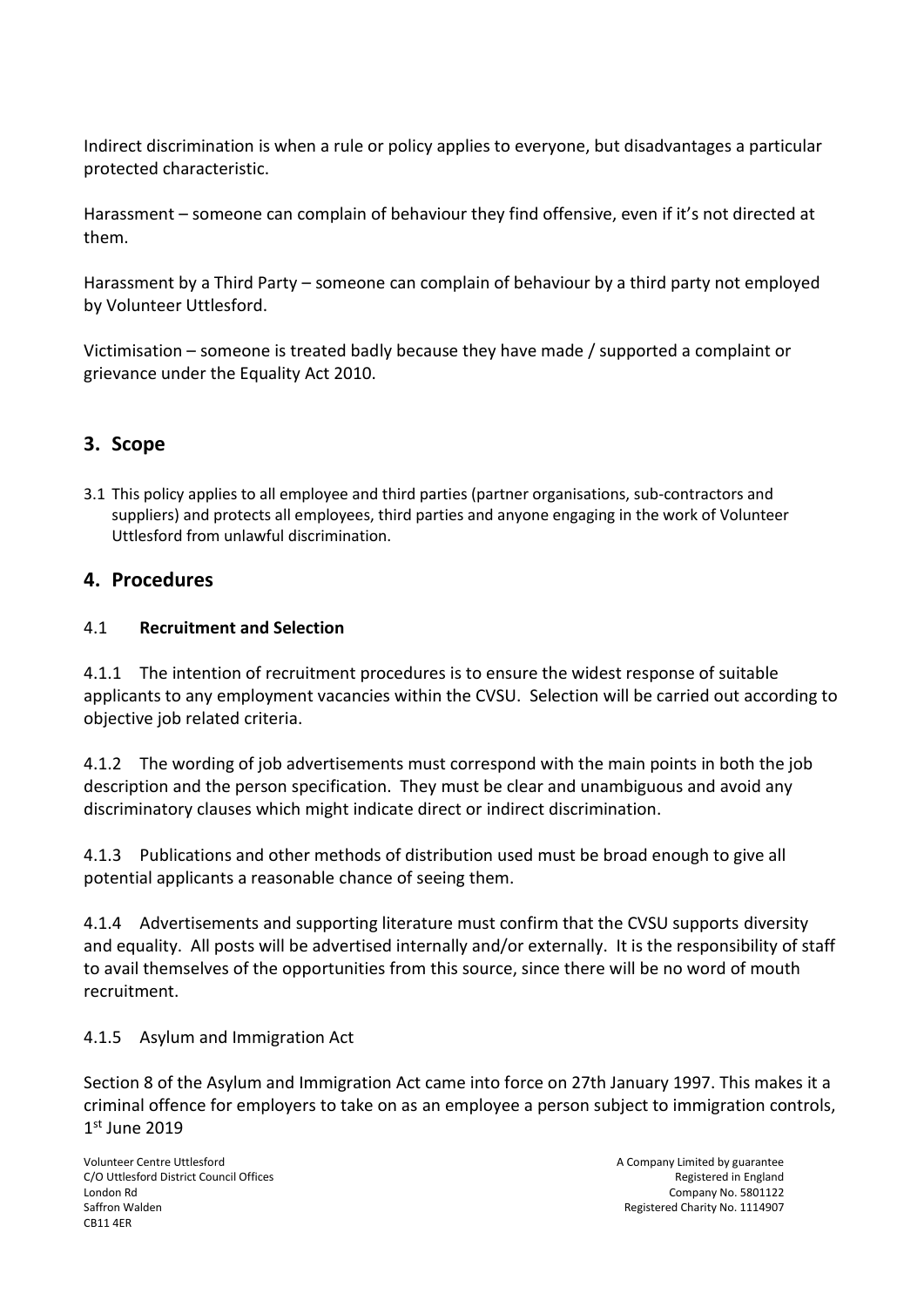unless s/he is entitled to be employed in the UK, as identified in the Act and its regulations. It will not be an offence to employ people who are subject to immigration control, as long as their leave to enter or remain in the UK has not expired and does not prevent them from working

### **5. Training, promotion and career development**

Volunteer Uttlesford will not discriminate in the provision of and access to training and development. It is necessary that individuals be given a fair and equal opportunity to develop their abilities and realise their expectations and for the CVSU to make full and effective use of its employees.

Records will be kept of all applications that are made by staff together with the manager's reasons for granting or denying training course attendance.

# **6. Discipline and Grievance Procedures**

Instances of direct discrimination, abuse, intimidation or harassment on the grounds of sex, race, colour, disability, gender etc may be considered gross misconduct and dealt with accordingly under the Disciplinary Policy.

Any employee who complains of such discrimination must not receive less favourable treatment than any other employee and must not be disciplined for that reason.

### **7. Redundancy and Termination of employment**

The selection criteria for redundancy, dismissal must not discriminate directly or indirectly on the basis of sex, race, colour, disability etc. All early termination of employment must be handled in a fair and consistent manner.

### **8. Monitoring**

Monitoring will apply for all management procedures that overlap equal opportunities and appropriate records will be kept on why decisions are reached e.g. discipline, grievance, and recruitment.

# 9. **Genuine Occupational Qualifications (GOQ)**

There are some exceptions under the Acts where an employer can claim a (GOQ) to recruit, train, and promote people of a particular sex or racial group.

#### 1 st June 2019

Volunteer Centre Uttlesford **A** Company Limited by guarantee C/O Uttlesford District Council Offices **Registered in England** COU<sub>L</sub> London Rd Company No. 5801122 Saffron Walden Registered Charity No. 1114907 CB11 4ER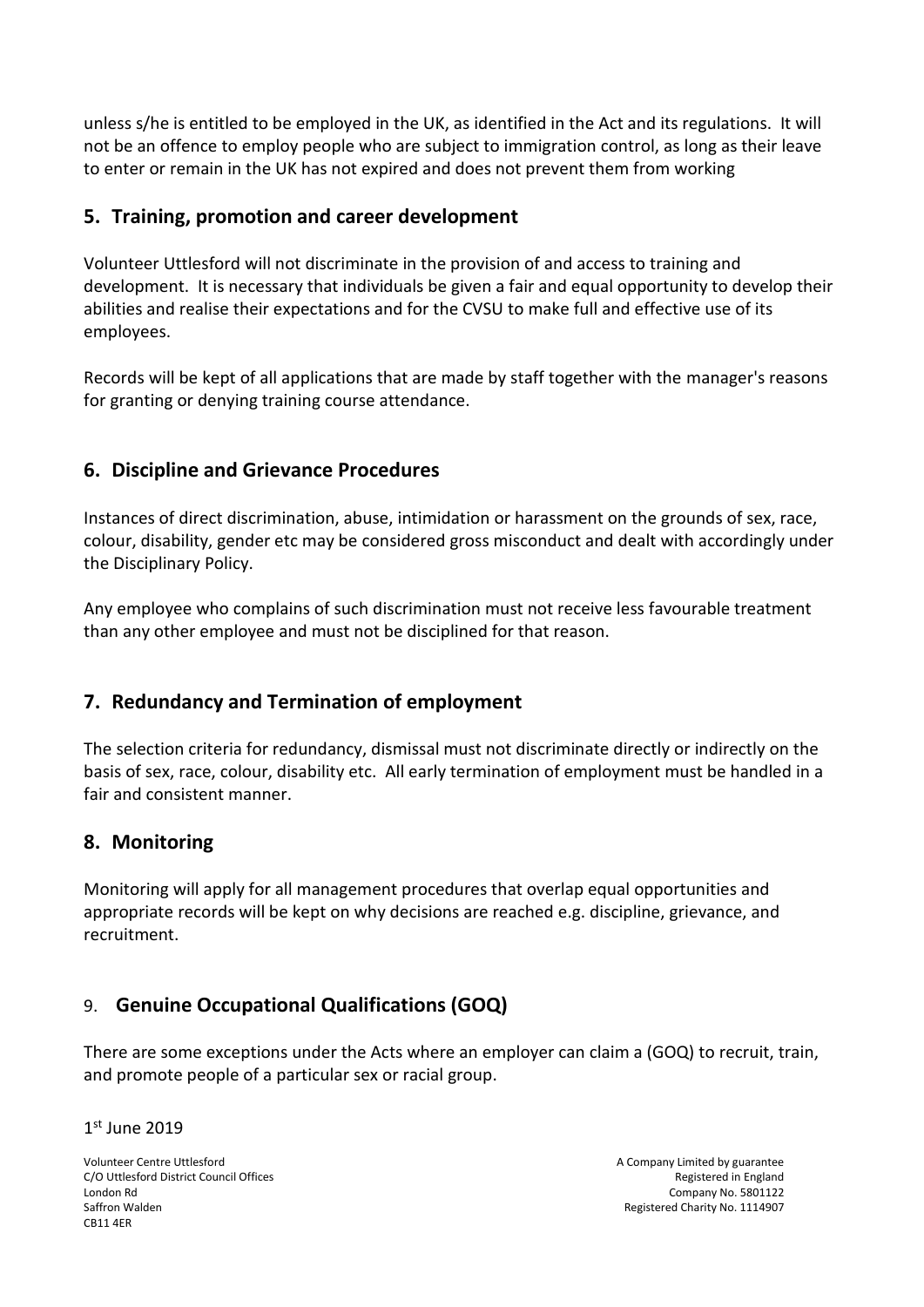The Equality Act says employers needs to show all of the following things for the discrimination to be lawful:

- The requirement is an occupational requirement it must not be a sham and there must be a link between the requirement and the job
- The employer has a good business reason or a legitimate aim for applying the requirement the employer can't just say they have a good business reason for applying the requirement, they must be able to show it
- Having the requirement is the best way to achieve the employer's aim the Equality Act says the requirement must be proportionate.

Employers can only apply an occupational requirement in relation to a decision about:

- Recruitment that is whether or not to offer a job
- Promotion or transfer to another job
- Access to training
- Dismissals

#### **Examples of occupational requirements**

- The job involves working with people from a particular ethnic group and you need to be from the same ethnic background and speak the same language
- The job is to work as a counsellor for deaf people whose first language is BSL and the employer wants to employ a deaf person who speaks BSL
- The job requires someone of a particular sex for reasons of privacy and decency
- The job involves working in a refuge for victims of domestic violence and you need to be of the same sex as the occupants

1 st June 2019

Volunteer Centre Uttlesford **A** Company Limited by guarantee C/O Uttlesford District Council Offices **Registered in England** COU<sub>L</sub> England London Rd Company No. 5801122 Saffron Walden Registered Charity No. 1114907 CB11 4ER